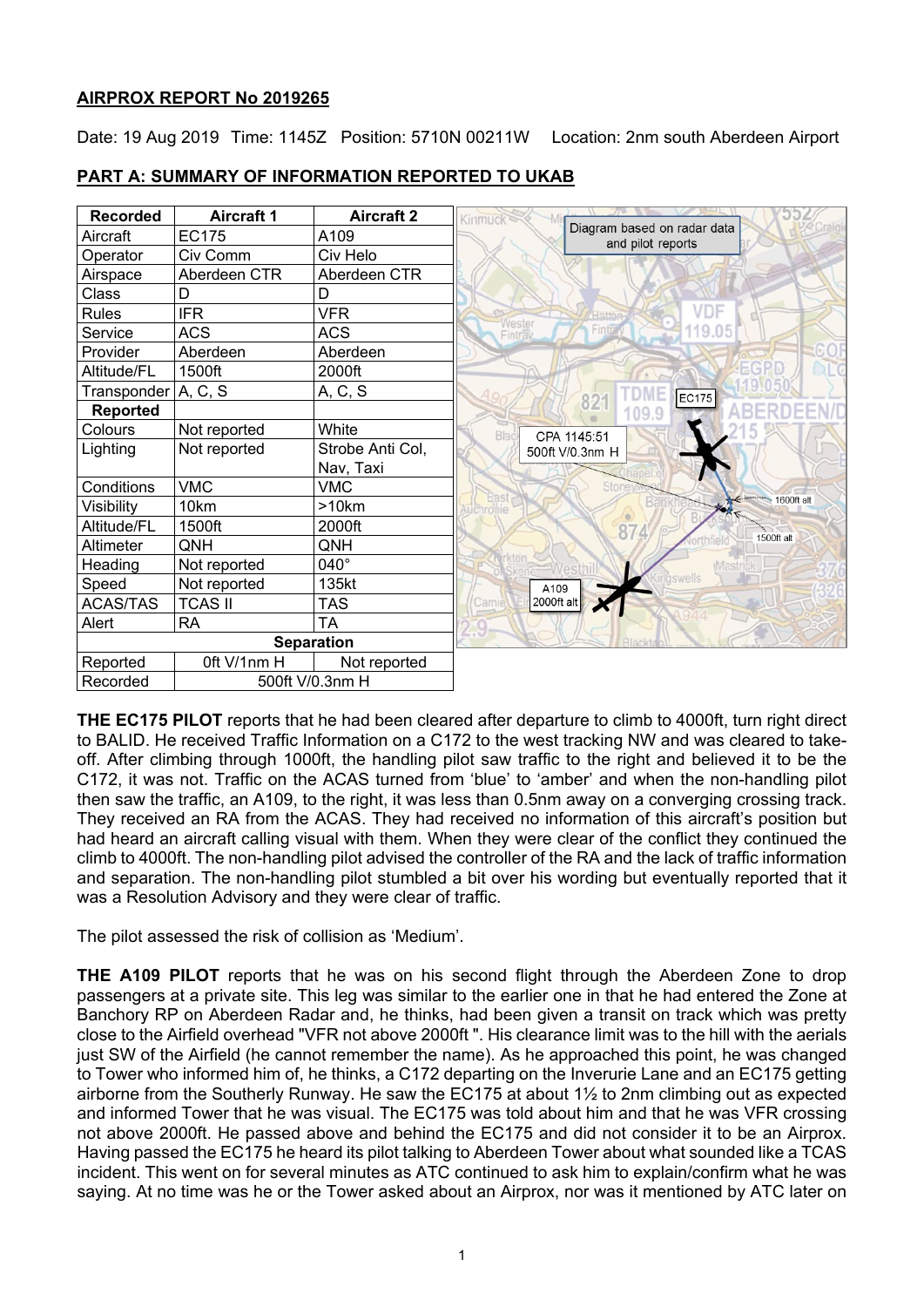his return flight. At no time did he consider he was close enough for an Airprox. His recollection of the finer details are impossible to remember given that the flight was a month ago during a very busy period.

The pilot assessed the risk of collision as 'None'.

**THE ABERDEEN CONTROLLER** reports the EC175 was outbound towards BALID climbing to 4000ft with the A109, a VFR helicopter overflying from the west to a local golf course. Traffic was passed to both helicopters and they both stated they had the other in sight. The EC175 pilot shortly afterwards stated they had received a TA and that they "didn't need to go across the top of us" and were now climbing again. On clarification they stated it was a traffic resolution advisory and on further clarification that it was a resolution advisory and they had maintained 2000ft before climbing again.

#### **Factual Background**

The weather at Aberdeen was recorded as follows:

METAR EGPD 191150Z AUTO 25013KT 220V290 9999 BKN043/// //////CB 18/09 Q1002 NOSIG

#### **Analysis and Investigation**

#### **Aberdeen Investigation Report**

Shortly after departure from RW16 the pilot of an EC175 reported he had received a TCAS RA. The conflicting traffic was an A109, a VFR overflight at 2000ft. The pilots of both helicopters had earlier reported visual with each other.

1143:04: The EC175 was lined up for departure from RW16 having earlier been issued with an IFR clearance to leave controlled airspace climbing to 3000ft. The Aberdeen Tower controller (ADC) issued an after-departure instruction to the crew to turn right direct to BALID (throughout this event all pilot readbacks are correct). Traffic Information was then passed to the EC175 pilot on a C172 that had recently departed from RW16 and was commencing a right turn to the northwest, VFR not above 2000ft. Having received an acknowledgment of this information, ADC issued take off clearance to the EC175 pilot.

1144:05: The pilot of the A109 made his initial call to ADC as he was passing Peterculter en-route to a local golf course, located 2nm north of Balmedie. The aircraft was tracking approximately 060° with Mode C indication of 1900ft and a radar derived ground speed of 162kts. ADC passed traffic information to the pilot of the A109 on a C172 and also the EC175. The pilot replied he was not visual with the C172, but believed he was displayed on TCAS. ADC requested the pilot of the A109 adjust his track to be slightly more northerly in order to pass behind the departing EC175, adding that this traffic was "just passing the piano keys for RW34".

1144:53: The pilot of the A109 reported being in visual contact with the EC175.

1145:01: The ADC passed a wake turbulence warning to the A109 pilot. The pilot acknowledged this and confirmed he was visual with the EC175. The A109 was 3nm SW of Aberdeen Airport at 2000ft, track 060° and G/S of 160kts. The C172 was 2nm SW of Aberdeen Airport at 1600ft, track 300° and G/S of 80kts. The EC175 was <0.5nm S of Aberdeen Airport at 900ft, track 160° and G/S of 85kts (first surveillance contact).

1145:09: The ADC passed Traffic Information to the pilot of the EC175 on the A109. The pilot replied he was visual with this aircraft and added they were setting course direct to BALID. The aircraft were approximately 2.5nm apart.

1145:21: The ADC received a Stage 1 STCA alert.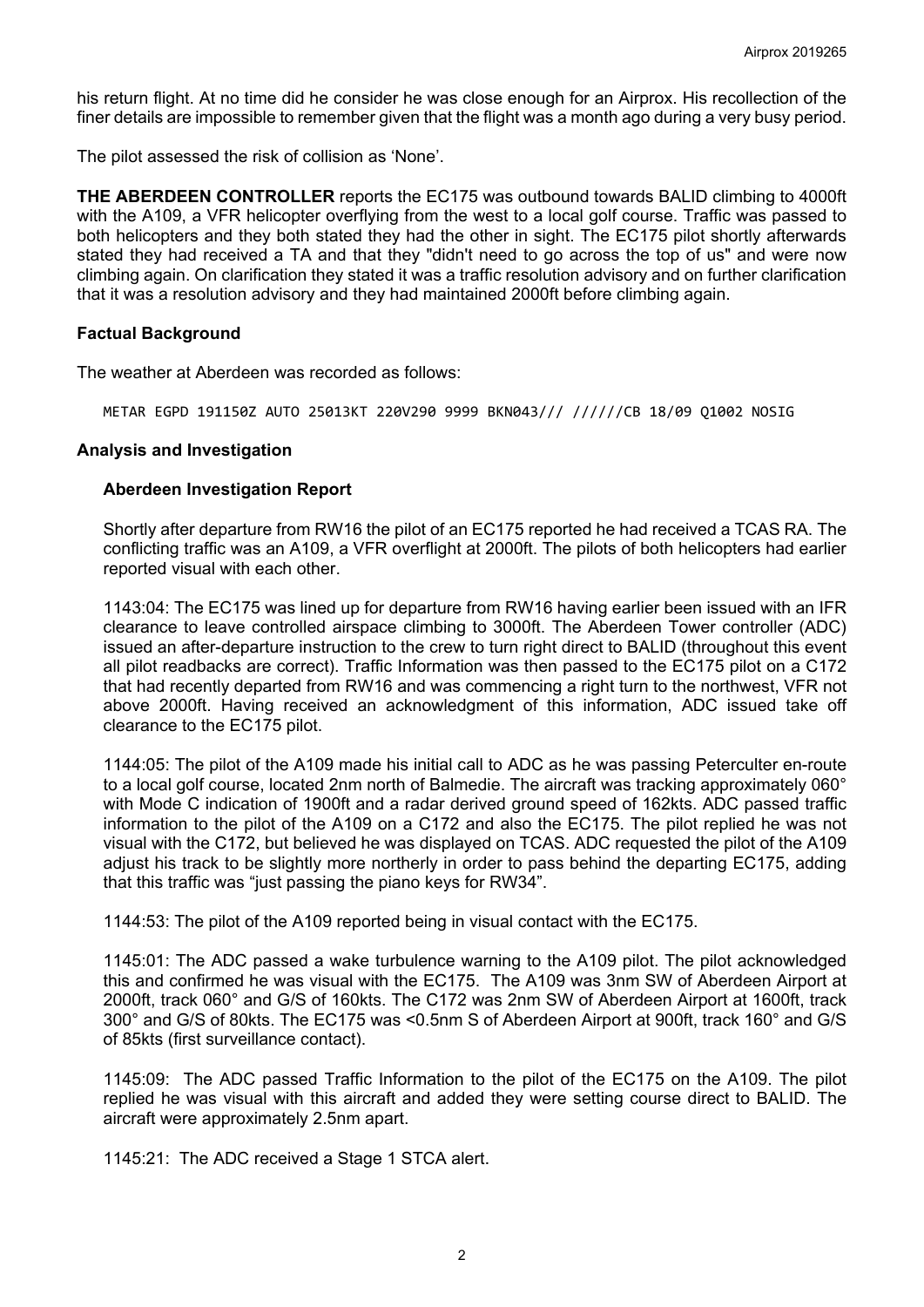1145:38: The ADC received a Stage 2 STCA alert. The A109 was 2nm SW of Aberdeen Airport at 2000ft, track 050° and G/S of 163kts. The EC175 was 1nm S of Aberdeen Airport at 1400ft (climbing), track of 160° and G/S of 97kts. This placed the aircraft 1.5nm apart.



1145:58: The STCA alert cleared as the A109 at 2000ft passed approximately 0.25nm behind the EC175 at 1500ft. The pilot of the EC175 informed ADC that they had received a TCAS warning and had levelled off to avoid a confliction.

In a discussion with ADC the following points were noted:

- The A109 was checked in to him by the Approach Radar controller. At this point he observed on the ATM the relatively fast ground speed due in part to a tailwind component.
- ADC determined that the A109 should be able to get across the RW16/34 extended centreline quickly and that if he did elect to instruct this aircraft to hold to the southwest of the airfield, the radius of turn would be relatively wide due to the aircraft's speed. As a result, he elected to pass Traffic Information and allow the pilot to discharge his responsibilities to see-and-avoid but continued to monitor the situation.
- ADC recalled advising the pilot of the A109 to take up a more northerly track in order to pass behind the EC175.
- Looking out of the window he noted the two aircraft appeared closer to each other than he had expected, but he was visual with both helicopters.
- The controller did expect the pilot of the A109 would have taken up a more northerly track towards his destination landing site, which would also have reduced the potential for confliction with the EC175. Once he had passed behind the C172 there was nothing to affect a more northerly track being adopted. Despite this, having visually acquired both aircraft, he deemed there was adequate separation between them at the point they both reported visual with each other.
- If the pilot of the A109 had not reported becoming visual with the EC175 when he did, ADC would have intervened by instructing the A109 pilot to orbit or turn him towards the downwind right leg of the RW16 visual circuit. However, once he knew both pilots were visual with each other and he could visually monitor their relative positions, he did not feel there was any need for further intervention by him.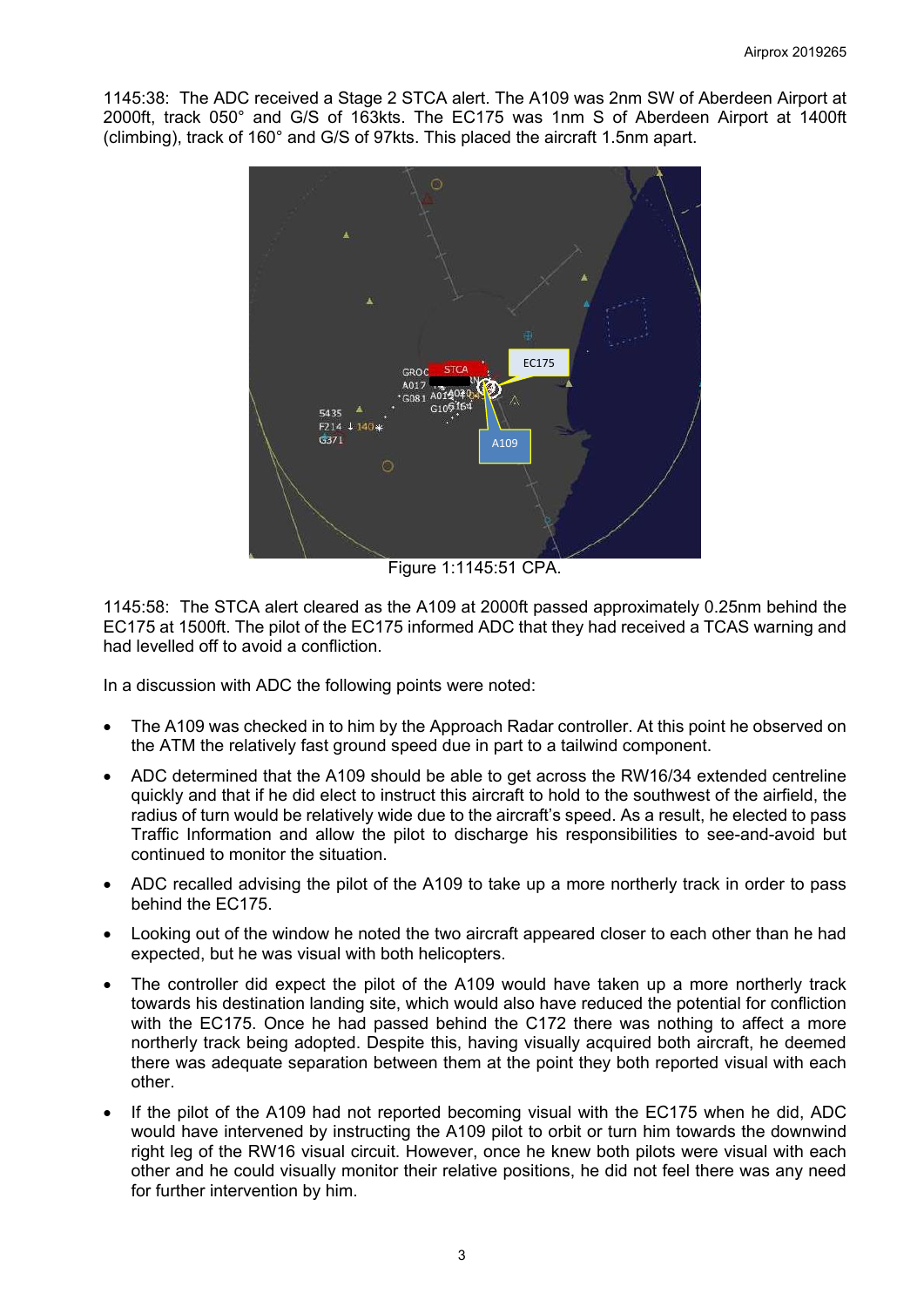This report was originally submitted as an ATC MOR due to the pilot of the EC175 reporting that they had received a TCAS RA. However, a few weeks later, the unit was made aware that the crew of the EC175 had elected to file an Airprox. In this event the traffic situation was slightly complex, involving two VFR and one IFR aircraft on close crossing tracks at similar altitudes and in a critical phase of flight for two of them, i.e. shortly after departure. The ADC correctly discharged his responsibilities with respect to the passing of Traffic Information to all aircraft involved, with the pilots of both the A109 and the EC175 confirming that they were visual with each other whilst still 2.5nm apart. Although neither pilot requested traffic avoidance advice, The ADC had requested the A109 adopted a more northerly track in an effort to deconflict this aircraft from the EC175, with a slight left turn evident on the surveillance recordings following this advice. The lateral and vertical profile adopted by the crew of the A109 was such that the crew of the EC175 received a TCAS RA and considered the event worthy of filing as an Airprox.

## **UKAB Secretariat**

The EC175 and A109 pilots shared an equal responsibility for collision avoidance and not to operate in such proximity to other aircraft as to create a collision hazard<sup>[1](#page-3-0)</sup>. An aircraft operated on or in the vicinity of an aerodrome shall conform with or avoid the pattern of traffic formed by other aircraft in operation[2.](#page-3-1)

The A109 pilot maintained 2000ft alt throughout. At 1045:48, the EC175 was displaying 1600ft climbing and the aircraft were separated by 400ft V/0.5nm H. At CPA, 1045:51, the EC175 was displaying 1500ft alt and the aircraft are separated by 500ft V/0.3nm H.

CAP 493 Section 1, Chapter 5 Integration of VFR Flights with IFR Traffic in Class D CTR/CTA/TMA states:

*3.1The minimum services provided to VFR flights in Class D airspace are specified at Section 1, Chapter 2, paragraph 2. Separation standards are not prescribed for application by ATC between VFR flights or between VFR and IFR flights in Class D airspace. However, ATC has a responsibility to prevent collisions between known flights and to maintain a safe, orderly and expeditious flow of traffic. This objective is met by passing sufficient traffic information and instructions to assist pilots to 'see and avoid' each other as specified at Section 3, Chapter 1, paragraph 2A.2.*

*3.2 Instructions issued to VFR flights in Class D airspace are mandatory. These may comprise routeing instructions, visual holding instructions, level restrictions, and information on collision hazards, in order to establish a safe, orderly and expeditious flow of traffic and to provide for the effective management of overall ATC workload.*

### **Summary**

An Airprox was reported when an EC175 and an A109 flew into proximity near Aberdeen at 1145hrs on Monday 19<sup>th</sup> August 2019. The EC175 pilot was operating under IFR in VMC and the A109 pilot was operating under VFR in VMC, both pilots in receipt of an Aerodrome Control service from Aberdeen Tower.

### **PART B: SUMMARY OF THE BOARD'S DISCUSSIONS**

Information available consisted of reports from both pilots, radar photographs/video recordings and reports from the air traffic controller involved. Relevant contributory factors mentioned during the Board's discussions are highlighted within the text in bold, with the numbers referring to the Contributory Factors table displayed in Part C.

 $\overline{\phantom{a}}$ 

<span id="page-3-0"></span><sup>1</sup> SERA.3205 Proximity.

<span id="page-3-1"></span><sup>2</sup> SERA.3225 Operation on and in the Vicinity of an Aerodrome.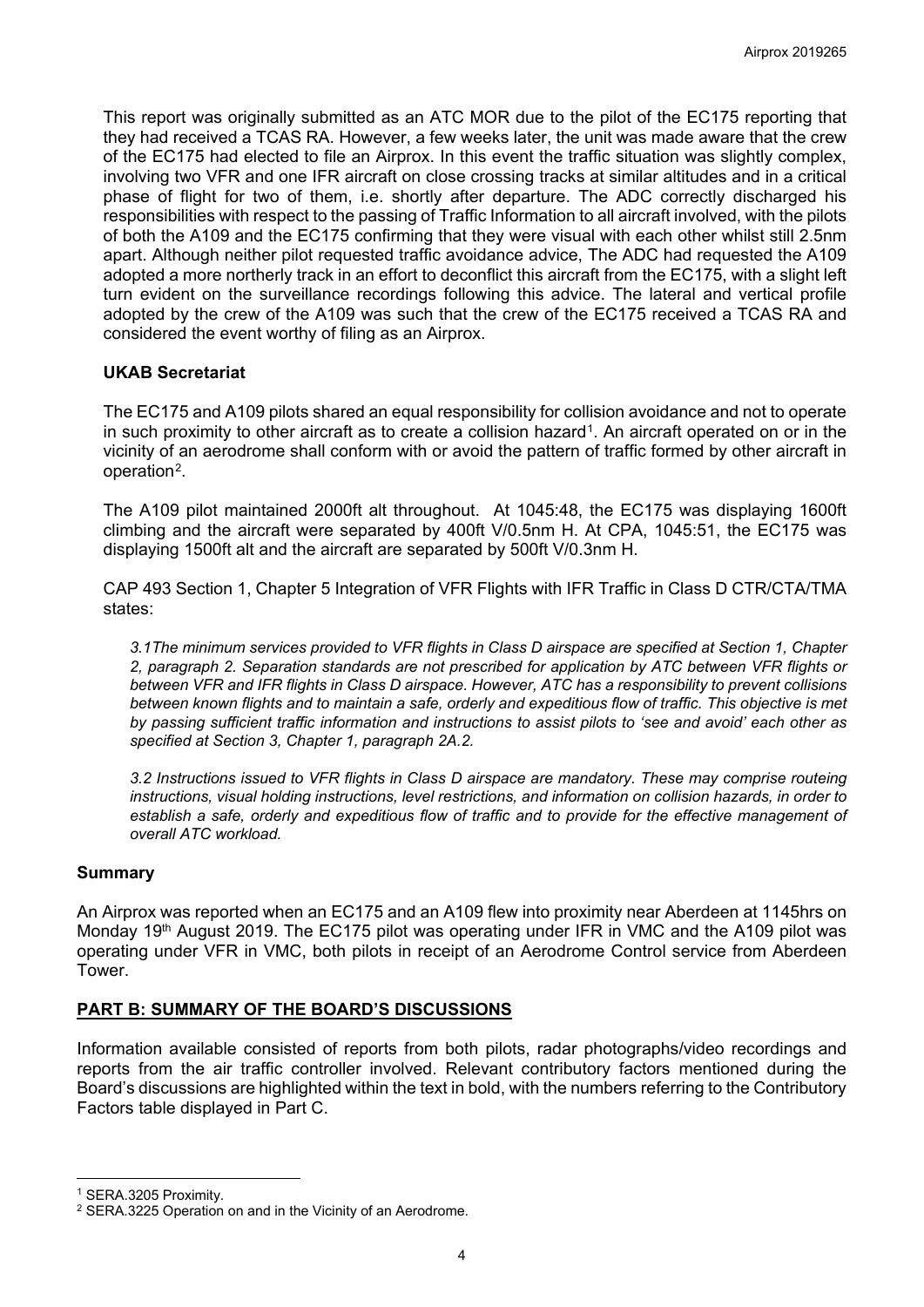The Board began by looking at the actions of the A109 pilot. He had received both suitable Traffic Information and a TAS TA **(CF2)** which had both enabled him to see the EC175 at about 1½ to 2nm. Responding in part to the controllers request, he was able to turn behind to ensure adequate visual separation, although, in a subsequent comment to the Board, he agreed that, in hindsight, a slightly larger turn would have removed the possibility of his flight vector triggering the EC175's TCAS and generating an RA.

The Board then considered the actions of the EC175 pilot. He had received a TCAS RA **(CF1)** and reacted accordingly. Members opined that although he also had Traffic Information and was visual with the A109, because he was IFR, he may have expected it to have avoided him by more. However, the A109 pilot was only required to ensure adequate VFR separation, and although would ideally avoid triggering TCAS, this was not a requirement. Members wondered whether the EC175 crew had been startled by the associated TCAS RA, because their estimate of separation was at significant variance to the recorded radar separation **(CF4)**.

The Board noted that this incident highlighted the issue of TCAS interactions between IFR and VFR flights where both pilots were acting within their respective rules and procedures. Being designed for IFR-IFR interactions, the TCAS had determined that there was a conflict between the aircraft despite the A109 pilot fulfilling his responsibilities under VFR flight. This demonstrates the importance of VFR pilots allowing a greater margin of separation from IFR aircraft than they would perhaps normally allow for other VFR aircraft in order to prevent inadvertent TCAS alerts and subsequent unnecessary avoiding action by IFR aircraft **(CF3)**.

Turning to the risk, the Board agreed that there had been no risk of collision and that normal procedures and safety parameters had pertained; risk Category E.

# **PART C: ASSESSMENT OF CONTRIBUTORY FACTOR(S) AND RISK**

|           | 2019265                                              |                                    |                                                               |  |  |
|-----------|------------------------------------------------------|------------------------------------|---------------------------------------------------------------|--|--|
| <b>CF</b> | <b>Factor</b>                                        | <b>Description</b>                 | Amplification                                                 |  |  |
|           | <b>Flight Elements</b>                               |                                    |                                                               |  |  |
|           | • Electronic Warning System Operation and Compliance |                                    |                                                               |  |  |
|           | Contextual                                           | • ACAS/TCAS RA                     | <b>TCAS RA event</b>                                          |  |  |
| 2         | Contextual                                           | • ACAS/TCAS TA                     | <b>TCAS TA / CWS indication</b>                               |  |  |
| 3         | Technical                                            | • ACAS/TCAS Nuisance Alarm         | CWS alerted inaptly for VFR flight                            |  |  |
|           | • See and Avoid                                      |                                    |                                                               |  |  |
| 4         | <b>Human Factors</b>                                 | • Perception of Visual Information | Pilot was concerned by the proximity of the other<br>aircraft |  |  |

Contributory Factor(s):

Degree of Risk: E.

### Safety Barrier Assessment<sup>[3](#page-4-0)</sup>

In assessing the effectiveness of the safety barriers associated with this incident, the Board concluded that all the relevant safety barriers had functioned appropriately.

<span id="page-4-0"></span> $\overline{\phantom{a}}$ <sup>3</sup> The UK Airprox Board scheme for assessing the Availability, Functionality and Effectiveness of safety barriers can be found on the [UKAB Website.](http://www.airproxboard.org.uk/Learn-more/Airprox-Barrier-Assessment/)